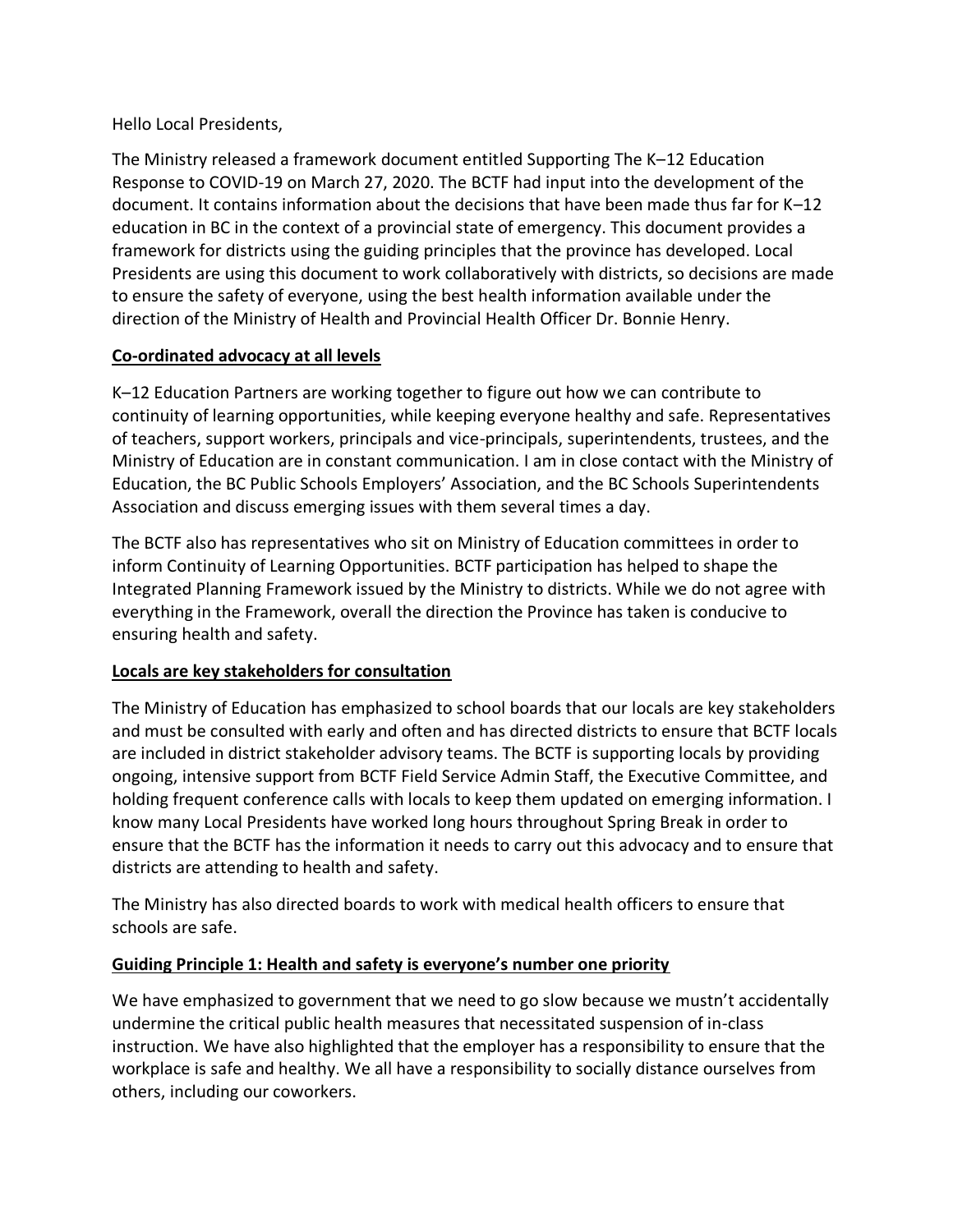The government has a set of guiding principles to inform K–12 during this time, and their number one priority is to "ensure a healthy and safe environment for all students, families and employees."

This means:

- not all teachers need to immediately report to the worksite. If you have a health condition which makes you vulnerable (including pregnancy) or are caring for someone in a vulnerable category, if you are self-isolating, if you have young children and no childcare, or if there are other circumstances which interfere with your ability to report to the worksite.
- some locations will have staggered work schedules and limited building access.
- some workspace arrangements (e.g., shared prep office) will need to be changed in order to ensure social distancing.
- If you are ill, please do not come to work.

The BC Centre for Disease Control and Ministry of Health have issued advice to districts on the operation of schools. The Provincial Health Officer has provided a great deal of public education on what social distancing means. If teachers are concerned that their work arrangement does not meet the requirements of social distancing, please encourage them to contact their Staff Rep and/or the local office.

# **Guiding Principle 2: Providing the services needed to support children of our essential workers**

During this unusual time, some teachers will be providing care to children of essential workers. This is for children ages 5–12. In some cases, care for children 0–5 will continue in schools, however, teachers will not be responsible for those children.

In the immediate future this means that some children of hospital workers in regions which have a high concentration of cases will be attending school sites. In some places this is already happening, and districts have been working with health authorities in order to ensure health and safety.

Over the next few weeks additional children will be provided with care. We are urging districts to do this slowly and carefully in collaboration with the Local President. It is possible to fulfil this need in a way that does not jeopardize health and safety or increase the spread of COVID. In some places, CUPE workers and outside childcare providers will be providing this service. In other places, volunteer teachers and TTOCs are doing this work as well. Districts have been encouraged to plan around hospital shifts, which means that the hours of care will be broader than instructional hours, generally 8:00 a.m. to 5:00 p.m. Before and after school care may be provided by outside childcare providers, in order to provide care from 7:00 a.m. to 7:00 p.m., five days a week. This is an important service schools are serving to ensure hospitals in the province are well staffed and able to support those who are the sickest due to COVID-19.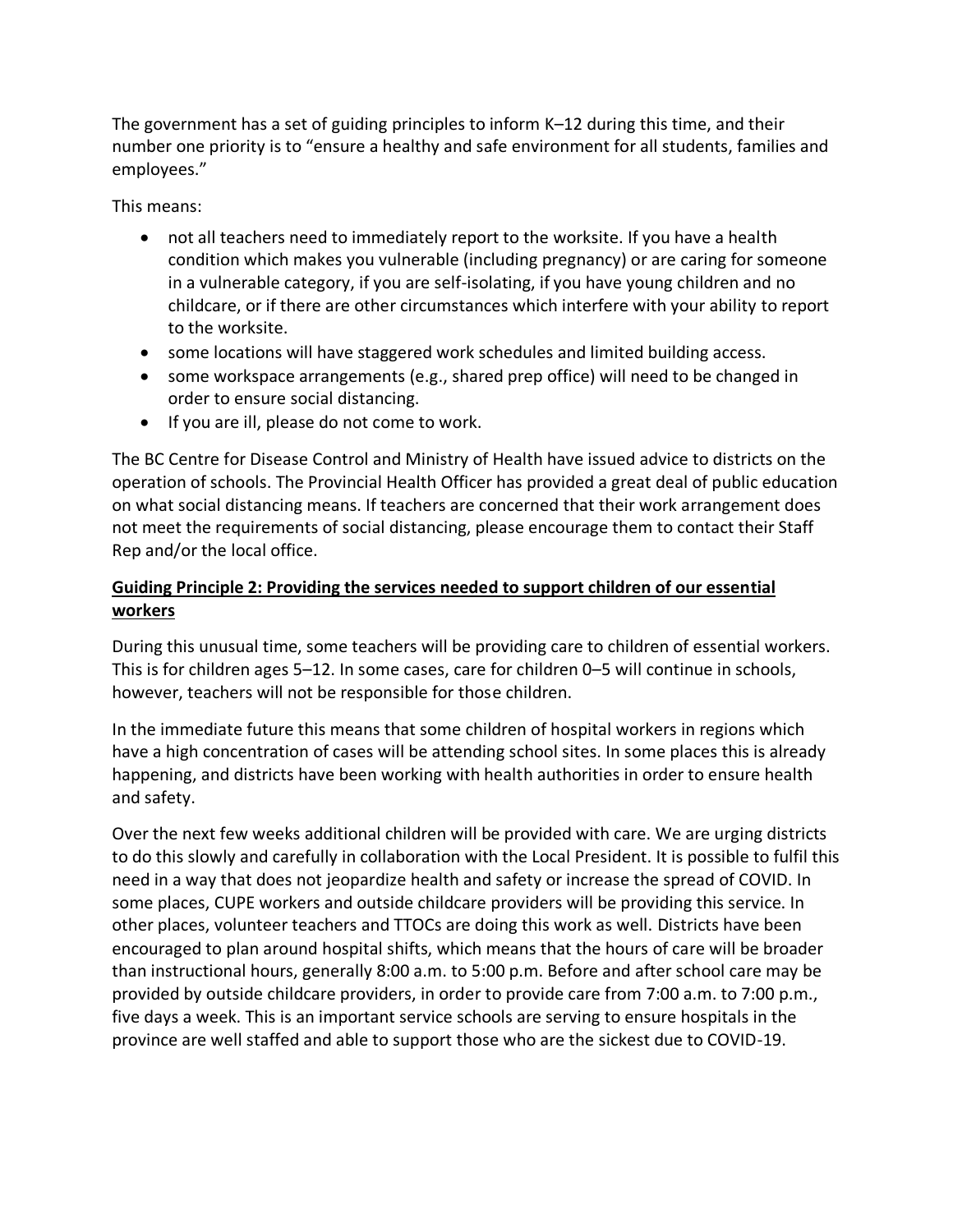### **Guiding Principle 3: Support vulnerable students who may need special assistance**

As teachers, we know that schools provide a broad range of support to students, such as providing meals and health services such as occupational services. Work is underway to ensure that these services continue in a way that ensures the health and safety of all. As time goes on, districts are looking at ways to ensure that non-enrolling teachers can continue to provide additional services to vulnerable students.

The Ministry has directed districts with meal programs to work with health authorities in order to ensure health and safety.

During this time, students need to know that they are valued and that they are still part of a school community. Students' sense of well-being may continue to shift as the pandemic evolves. Schools and school districts should keep in mind that students who were not considered vulnerable prior to the COVID-19 outbreak may now be experiencing mental health challenges.

Specialist teachers, educational assistants, speech and language pathologists, occupational therapists, and others who support vulnerable students will continue to have a role to play in students' lives.

#### **Guiding Principle 4: Provide continuity of educational opportunities for all students**

The initial phase of continuity of educational opportunities is a need assessment. Teachers will work with principals in order to determine how to do this. In many places it will likely involve teachers phoning families in order to begin a conversation around what resources the family has available, you have likely already begun this work. Teachers will use their professional skillsets in order to compassionately assess the ability of students and families to support learning. During normal times teachers provide students with social and emotional support, and during this time social and emotional support will make an incredible difference in the lives of students. Schools may be closed, but teachers' hearts are open.

# **Technology**

The Ministry has communicated to districts that teachers will use their professional judgement in determining how to communicate with students. Everyone understands that it is unrealistic to expect that teachers will simply switch to online delivery.

The Ministry has stated that some teachers will connect with their students in a primarily online environment. Others will use strategies that utilize more traditional resources. Educators everywhere will need to be sensitive to the fact that not all students have regular (or any) access to technology, so allowances should be made for "low tech" ways for students to engage in learning experiences.

We caution members against using personal devices for work and against rapidly adopting new platforms without adequate training and administrative support.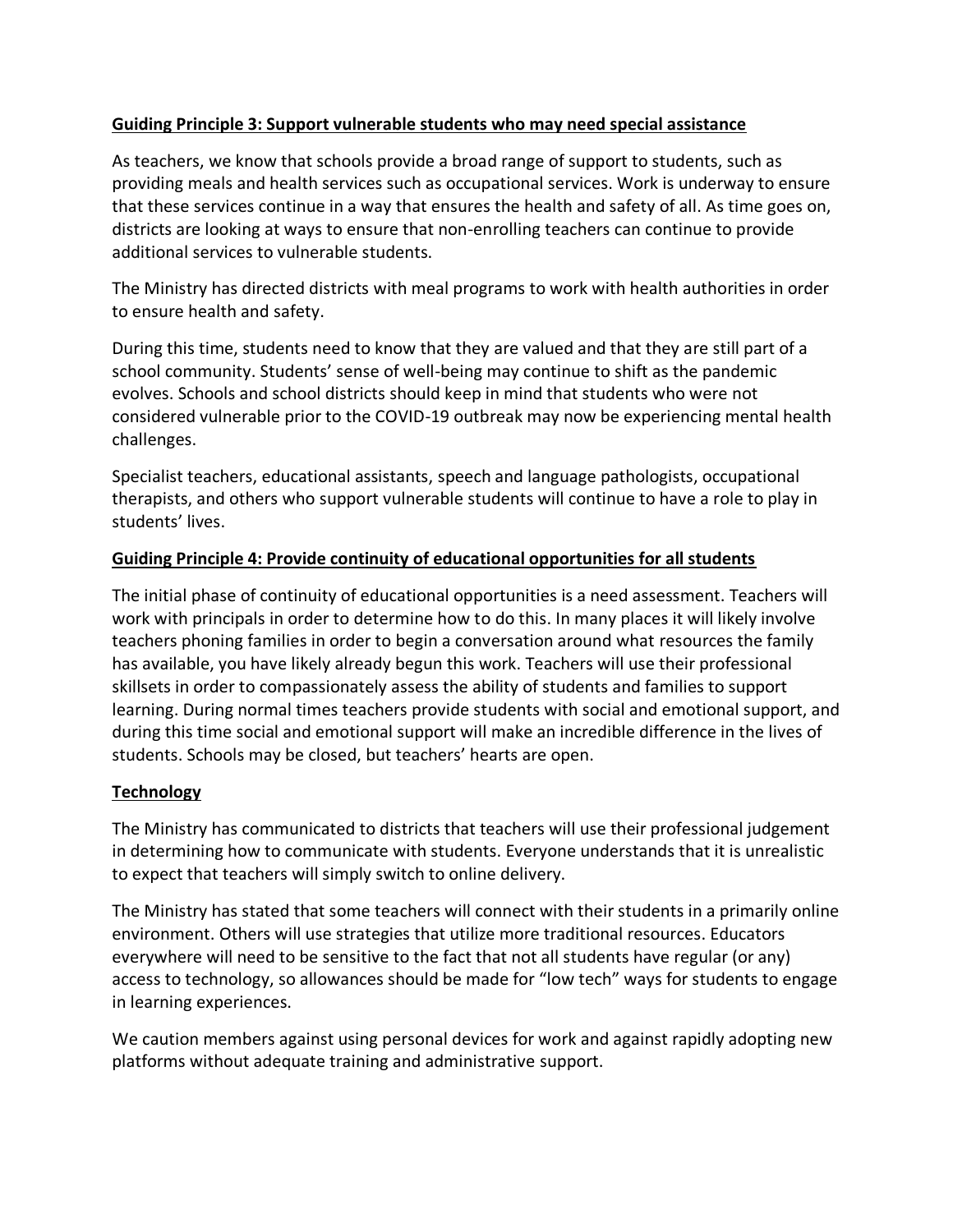### **Distributed Learning**

There has been a surge in applications of new DL enrollments, however, the Ministry has halted DL enrollment. Given that students no longer have access to school-based resources, and that K–12 education overall has shifted to educational opportunities, DL courses may need to be modified accordingly.

#### **Reporting**

The Ministry has indicated that teachers across the province are empowered to determine a final grade for children based on work completed to-date and the assessment of participation in learning opportunities that will occur over the coming months. Teachers are expected to prepare report cards for their students for June.

The evaluation of learning taking place after the suspension of in-class instruction should be in relation to a smaller selection of learning standards which students are able to complete at home.

British Columbia's Student Reporting Policy allows significant flexibility for schools and school districts regarding the content and format of report cards.

#### **Graduation**

The Minister has made it clear that all students who are on track to graduate will graduate. Conversations are ongoing regarding students who may have been struggling to meet graduation requirements. The priority will be on the 80 credits and courses needed for graduation. The Ministry is not mandating or specifying the minimum number of hours that must be completed for a student to receive credit for a Grade 10, 11, or 12 course. Hours do not necessarily reflect the actual learning that occurs. The focus is on determining if, and how, sufficient learning has taken place during these exceptional circumstances. Sufficient learning will be determined by teachers using their professional judgement.

The Ministry is working with the BC post-secondary system to facilitate successful transitions, including issuing transcripts.

#### **Career life connections**

For the specific requirement of 30 hours of work experience or career-life experience, students can be given many opportunities to fulfil these requirements in alternative ways. For example, students could do work around their home such as babysitting younger siblings, household cleaning, yard maintenance, food preparation, maintenance work or household accounting.

#### **Provincial assessments**

Provincial assessments will not take place this year with one exception. Most students who are on track to graduate have already taken the Numeracy 10 assessment, but a fraction of this group have not. Arrangements will be made to ensure that these students are able to complete